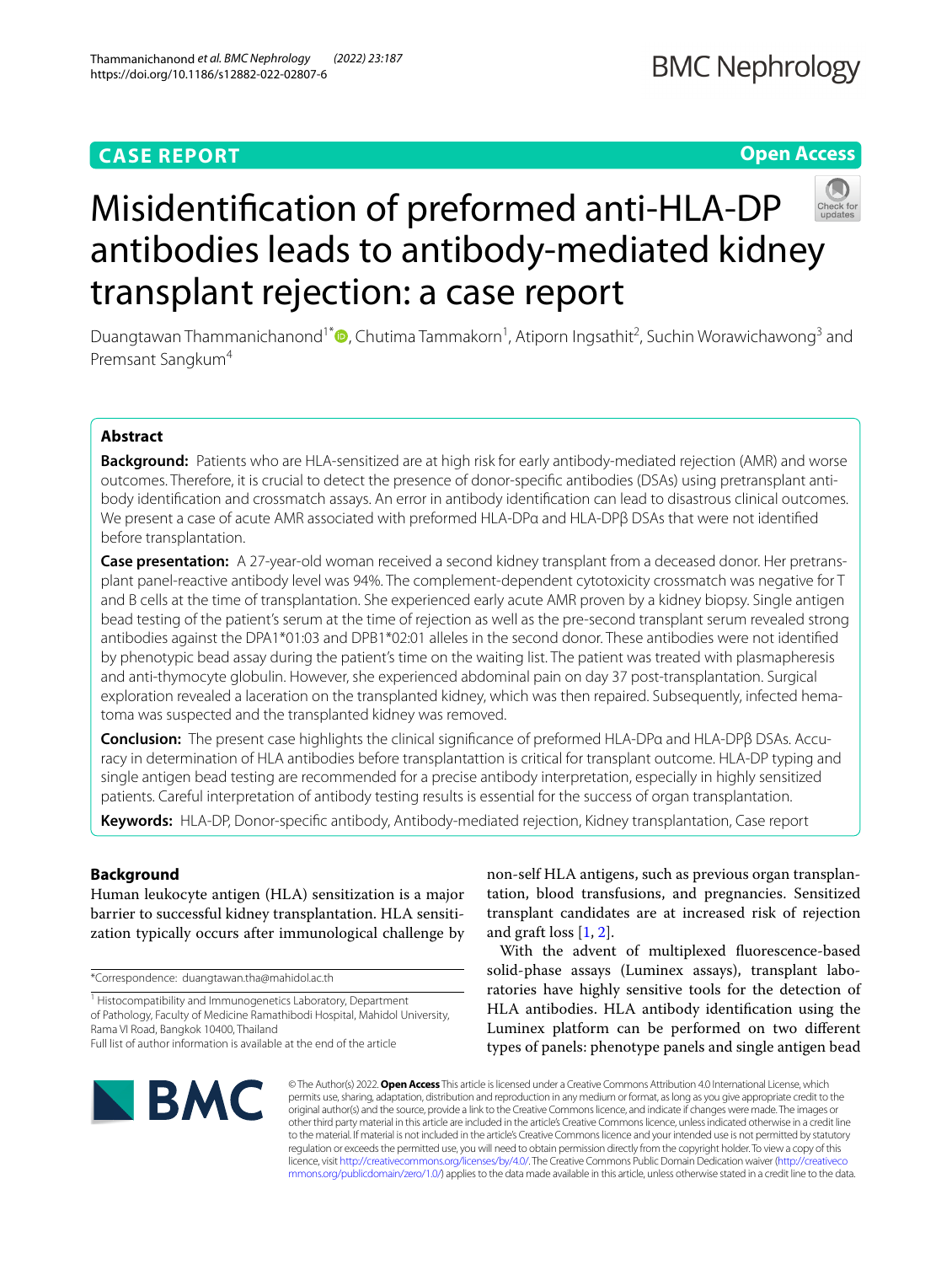(SAB) panels. Phenotype panels have individual beads coated with HLA molecules from a cell line derived from a single individual, which are sometimes called panelreactive antibody (PRA) beads. Meanwhile, SAB panels have individual beads coated with a single HLA molecule, and allow precise determination of HLA antibody specificities in highly sensitized patients. Therefore, SAB assays are recommended for the detection of pretransplant HLA antibodies in solid organ transplant recipients in The Transplantation Society Consensus Guideline [[3\]](#page-5-2). Nevertheless, HLA laboratories in low-income or middle-income countries do not use SAB testing for waitlisted patients due to insufficient financial resources. Consequently, antibody identifcations in these countries are commonly performed by using phenotype panels, which have lower sensitivity and accuracy.

Each HLA-DP molecule is composed of two chains,  $DPα$  and  $DPβ$ , encoded by DPA1 and DPB1 loci respectively. The DPA1 and DPB1 genes are highly polymorphic. Indeed, 216 DPA1 and 1654 DPB1 alleles have been reported (IPD-IMGT/HLA Database release 3.42.0, October 2020; [www.ebi.ac.uk/ipd/imgt/hla\)](http://www.ebi.ac.uk/ipd/imgt/hla) [\[4](#page-5-3)]. Anti-DP antibodies have been considered less signifcant for clinical transplantation because of the low expression of HLA-DP on renal endothelial cells  $[5]$  $[5]$ . There is very limited literature on the role of anti-DP antibodies in kidney transplantation. We present the case of a kidney transplant recipient who experienced early antibody-mediated rejection (AMR) who had alloantibodies directed against donor-specific DPA1 and DPB1 alleles. The phenotypic bead assay was unable to identify these anti-DPα and anti-DPβ donor-specifc antibodies (DSAs) in pretransplant serum, underscoring the inadequacy of the phenotypic bead assay for antibody identifcation. An analysis of epitope-based antibody reactivity confrmed that the anti-DPα and anti-DPβ DSAs were specifc for epitopes shared by the DPA1 and DPB1 alleles in the frst and second donors, respectively.

#### **Case presentation**

A 27-year-old woman with end-stage renal disease secondary to chronic glomerulonephritis received a frst kidney transplant from a deceased donor in 2014. Recipient and donor HLA typings was carried out at the lowto-medium resolution level for the A, B, DR and DQ loci. The HLA mismatch for the A, B and DR loci was 2-0-1, respectively. HLA-DP typing is not routinely performed in kidney transplant recipients at our center, and thus any DP mismatch between the donor and the recipient was unknown at the time of the transplantation. The pretransplant PRA level measured by the Luminex assay was 0% for both class I and II and the complement-dependent cytotoxicity crossmatch (CDC-XM) was negative. She had not experienced any pregnancies or blood transfusions. At 2 years and 4months post-transplantation, the grafted kidney function deteriorated. The patient reported immunosuppression non-compliance. The kidney biopsy showed Banf IIA acute T-cell mediated rejection. Subsequently, the patient was placed on dialysis and added to the waiting list for a deceased donor kidney. 2 years later, she received a second kidney transplant from a deceased donor. For the second transplantation, the HLA mismatch for the A, B, DR and DQ loci was 1-1- 1-1, respectively. The patient's class I and II PRA levels were 84 and 94%, respectively. The unacceptable antigens identifed by the phenotypic bead assay before the second transplant were A1, A2, A23, A24, A25, A32, A68, A69, A80, B44, B49, B51, B52, B53, B57, B58, B59, B61, B63, B64, B65, DR1, DR4, DR7, DR9, DR10, DR16, DR103, DR53 and DQ4. These unacceptable antigens were not matched with antigens in the second donor and the pretransplant CDC-XM was negative. The kidney transplantation proceeded with cold ischemic time of 17hours and 23 minutes. The left donor kidney was placed in the left iliac fossa of the recipient. The patient received an anti-CD25 monoclonal antibody as induction therapy. The maintenance immunosuppressive regimen comprised 6mg/day of tacrolimus (to achieve trough blood levels between 5 and 8ng/ml), 750mg b.i.d. of mycophenolate mofetil, and 500mg of intravenous methylprednisolone on day 1 post-transplant that was gradually tapered to  $20$  mg/day of oral prednisolone thereafter. The patient required hemodialysis several times due to delayed graft function. At 15days post-transplantation, she had minimal urine output and her creatinine level was 5.32mg/dL. An allograft kidney biopsy was performed and revealed active AMR with minimal C4d staining, transplant glomerulitis and peritubular capillaritis (Banff schema: i1, t1, g3, v1, ptc3, ci1, ct1, cg0, cv0, mm0, ah0, c4d1, ti1, iIFTA0). Luminex SAB testing (One Lambda, Canoga Park, CA) of day 17 post-transplant serum showed the presence of anti-HLA class II antibodies, mainly against DP antigens. High-resolution HLA-DP typing of the patient and the second donor was retrospectively performed (Table [1\)](#page-2-0). Analysis of the SAB reactions together with the HLA typing results revealed that the patient had DSAs against DPA1\*01:03 (mean fuorescence intensity [MFI]: 22004) and DPB1\*02:01 (MFI: 17055). No DSAs against HLA alleles in other loci were detected.

To determine whether the detected DSAs were preformed DSAs, we tested the patient's pre-second transplant serum with the SAB assay. The results revealed that these DSAs were present prior to the second transplantation. High-resolution HLA-DP typing of the frst donor revealed that both the frst and second donors shared the DPA1\*01:03 allele. As the frst and second donors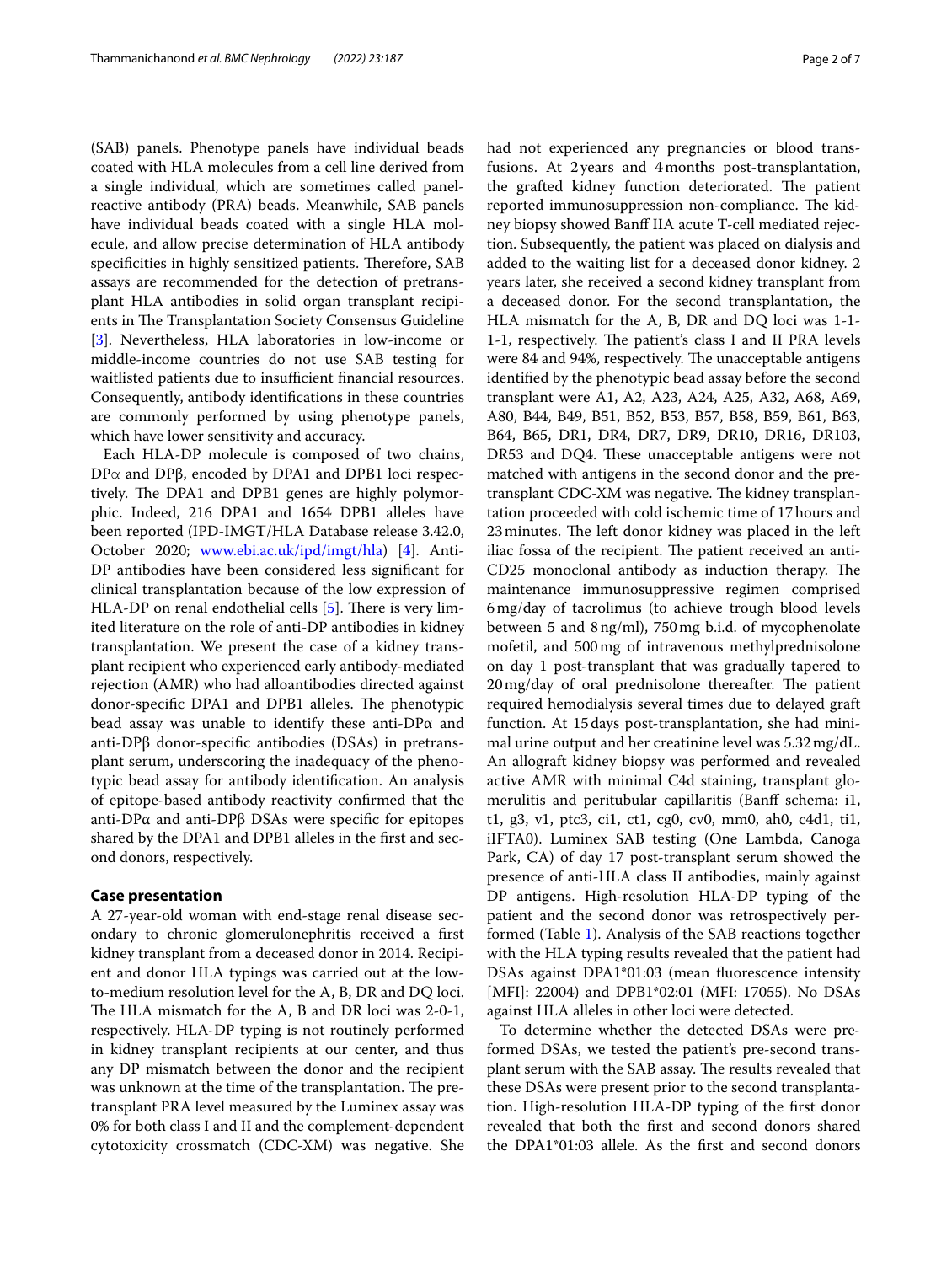|              | A*    | B*    | $C^*$ | DRB1* | DRB3/4/5*   | DOB1* | DPA1*                    | DPB1* |
|--------------|-------|-------|-------|-------|-------------|-------|--------------------------|-------|
| Recipient    | 11:01 | 13:01 | 04:06 | 12:01 | DRB3*01:01  | 03:01 | 02:02                    | 02:02 |
|              | 11:01 | 40:01 | 07:02 | 15:02 | DRB5*01:08N | 05:02 | $\overline{\phantom{0}}$ | 05:01 |
| First donor  | 24:02 | 13:01 | 03:04 | 15:02 | DRB5*01:01  | 03:01 | 01:03                    | 03:01 |
|              | 24:03 | 40:01 | 03:04 | 16:02 | -           | 05:02 | $\overline{\phantom{0}}$ | 04:01 |
| Second donor | 11:01 | 13:01 | 03:04 | 08:03 | DRB3*03:01  | 03:01 | 01:03                    | 02:01 |
|              | 26:01 | 38:02 | 07:02 | 12:02 | -           | 06:01 | 02:02                    | 02:02 |

<span id="page-2-0"></span>

| Table 1 HLA class I and II typing of the patient and two donors <sup>a</sup> |  |
|------------------------------------------------------------------------------|--|
|------------------------------------------------------------------------------|--|

<sup>a</sup> Bold typeface indicates HLA-DP disparitiesin the donors compared with the recipient

did not share any DPB1 alleles, the question arose as to why the patient had antibodies against DPB1\*02:01. This question prompted us to investigate whether there were any shared epitopes between the frst and second donor DPB1 alleles. An HLAMatchmaker analysis was conducted (HLA-DRDQDP analysis version 3.0; [http://](http://www.epitopes.net) [www.epitopes.net\)](http://www.epitopes.net)  $[6]$ . The results showed that the antibodies in the patient's serum were reactive toward a glutamic acid residue (E) at amino acid position 56 (56E eplet) in DPB1. The 56E eplet was a verified eplet shared by DPB1\*03:01 (DPB1 allele in the frst donor) and DPB1\*02:01 (DPB1 allele in the second donor). In addition, the 56E eplet was shared by several other DPB1 alleles, including DPB1\*04:02, \*06:01, \*09:01, \*10:01, \*14:01, \*17:01, \*18:01, \*20:01, and \*28:01 (Fig. [1\)](#page-2-1). Interestingly, positive reactions against DR11-carrying beads were observed. These reactions arose because DR11 had a polymorphic residue 58E that could cross-react with the 56E eplet on DPB1. Analysis of the patient's serum reactivity against DPA1 alleles also showed that the

<span id="page-2-1"></span>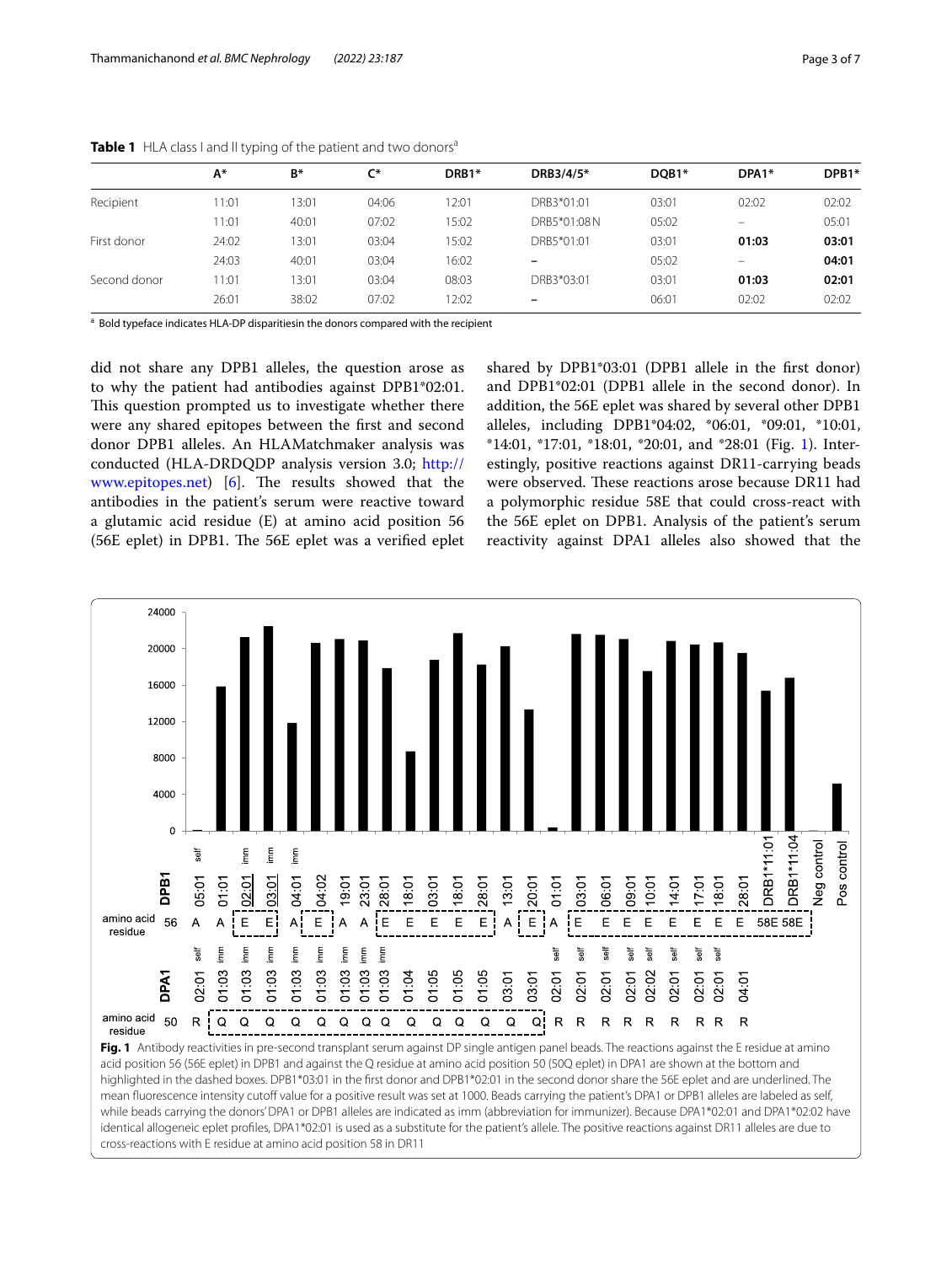antibodies were reactive toward a glutamine residue (Q) at amino acid position 50 (50Q eplet) in DPA1. The  $50Q$ eplet was a verifed eplet shared by several DPA1 alleles including DPA1\*01:03, \*01:04, \*01:05, and \*03:01. These epitopes shared between diferent HLA molecules in DPB1 and DPA1 loci can explain the antibody reactions against non-donor-specifc DP alleles (Fig. [1](#page-2-1)).

The patient was treated with seven sessions of doublefltration plasmapheresis. A subsequent allograft biopsy at 1month post-transplantation showed persistent active AMR, transplant glomerulitis and peritubular capillaritis (Banff schema: i0, t0, g3, v1, ptc3, ci2, ct2, cg2, cv1, mm0, ah0, c4d0, ti1, iIFTA1). In addition, the MFI for anti-DPA1\*01:03 DSAs remained high (MFI: 14126). Her creatinine level was 5.09 mg/dL. The patient was treated with four doses of anti-thymocyte globulin (ATG) at 1-1.5mg/kg. After the ATG treatment, her urine output increased to 1000-1500mL/day and her creatinine level decreased to  $4.25 \text{ mg/dL}$  (Fig. [2\)](#page-3-0). However, the patient experienced sudden left lower quadrant abdominal pain on day 37 post-transplantation (day 7 after the second kidney biopsy). She also had a sudden drop in blood pressure with a signifcant decrease in hemoglobin level from 8.5 to 4.5g/dL. An emergency exploratory laparotomy showed a 1-cm laceration at the upper part of

the transplanted kidney with arterial spurting. Three to four sites oozing blood from the transplanted kidney and 500mL of fresh clotted blood were also noted. The laceration was repaired with sutures and the blood clot was removed. She received several blood products including red blood cells, fresh-frozen plasma, and platelets. On the following day, the patient experienced gross hematuria and abdominal extension. Her hemoglobin level decreased from 10.1 to 7.1g/dL. Ultrasonography showed a suspected pseudoaneurysm at the mid-pole region of the transplanted kidney. Coil embolization was performed for the interlobar branch of the middle pole in the left transplanted renal artery. After the embolization, the patient had fever and abdominal distension. 2 days later, she complained of severe pain at both upper thigh areas. Her antibiotic drug treatment was changed from cefepime to doripenem and colistin. Computed tomography of the whole abdomen showed a large perinephric hematoma. Infected hematoma was suspected. An allograft nephrectomy was performed to remove the source of the infection on day 45 post-transplantation. Old clotted blood at 1500mL was found at the superior border of the transplanted kidney during the operation. There was also blood oozing from the raw surface and a pseudoaneurysm in the middle pole of the transplanted kidney.

<span id="page-3-0"></span>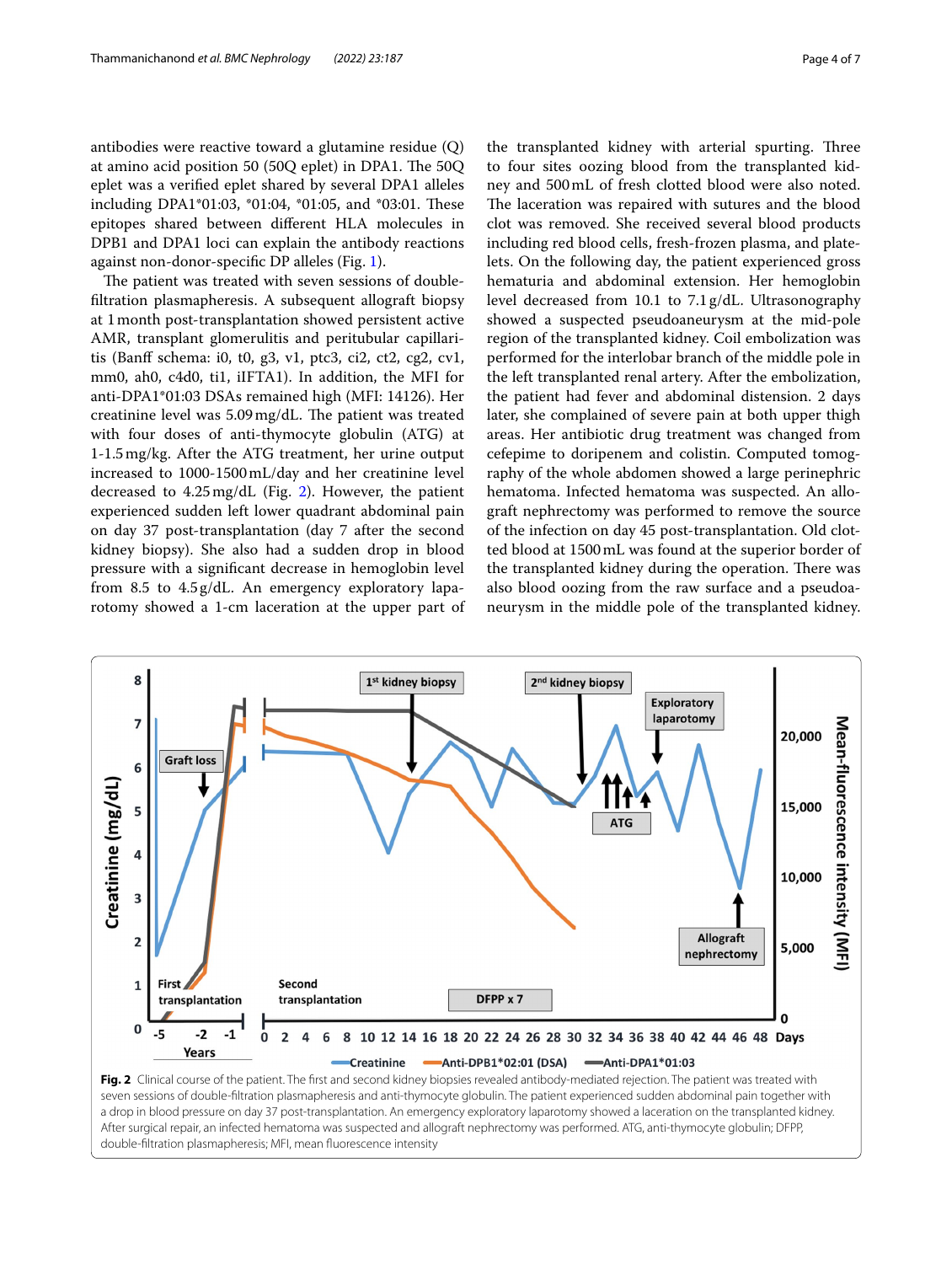After allograft nephrectomy, the fever subsided and the patient remained clinically stable. She was discharged on day 52 post-transplantation. Currently the patient is on regular hemodialysis.

#### **Discussion and conclusions**

Because immunization against foreign HLA antigens in recipients has been recognized as a major barrier to successful solid organ transplantation, determination of unacceptable mismatched HLA antigens has become a routine assessment prior to transplantation. Accurate determination of unacceptable mismatched antigens can prevent early graft rejection and futile organ shipments. Although antibodies against HLA-A, HLA-B, HLA-C, HLA-DR, and HLA-DQ antigens have long been considered unacceptable during virtual crossmatching, anti-DP antibodies are not considered in several countries [[7\]](#page-6-0). The present case demonstrates that pretransplant HLA-DP DSAs are pathogenic and that misidentifcation of anti-DP antibodies is harmful to organ transplant recipients.

The performance characteristics of solid phase assay for determining HLA antibodies is greatly dependent on the panel composition used in the assay [\[3\]](#page-5-2). Because the compositions of target antigens on phenotypic beads are HLA class I or class II proteins from a cell line derived from a single individual, several HLA specifcities are present on each bead. The presence of high-frequency antigens on the same beads carrying DP antigens afects the accuracy of antibody identifcation by phenotypic bead assays [[8\]](#page-6-1). In our case, anti-DP2 antibodies were masked by the presence of anti-DQ7 and anti-DR11 antibodies, which were identifed by software analysis of the phenotypic bead assays in serum taken while the patient was on the waiting list for the second transplantation. Retrospectively, SAB testing of the same serum showed that the patient did indeed have anti-DR11 antibodies, although no anti-DQ7 antibodies were detected. Because the DP2 antigen was not listed as an unacceptable antigen and the CDC-XM was negative, this led to acceptance of the ofered kidney.

Recent studies have evaluated the association between MFI of HLA-DP antibodies and the results of flow cytometric crossmatch (FCXM) [[9,](#page-6-2) [10](#page-6-3)]. Simmons et al. analyzed FCXM results in nine patients with HLA-DP antibodies and found that two patients with HLA-DP antibodies with MFI>8000 had positive crossmatches [[10\]](#page-6-3). On the other hand, FCXM results were negative for 7 patients with MFI of HLA-DP antibodies ranging from 3000 to 8000. A multicenter study in Belgium investigated 20 FCXM using sera with HLA-DPB1 antibodies  $[9]$  $[9]$ . Three positive FCXM results were detected. Two sera had HLA-DP DSAs with MFI ranging from 2000 to 4000 and 1 serum with cumulative MFI of 18,676. Seventeen negative crossmatch results were observed in sera with MFI ranging from 1000 to 10,000. A report of two patients with HLA-DPB1 antibodies with MFI>9000 showed positive FCXM [[11](#page-6-4)]. In contrast, a patient with HLA-DP antibodies with MFI 3000-4000 had negative FCXM [[12](#page-6-5)]. Altogether, these previous reports suggested that HLA-DP DSA MFI>10,000 could potentially result in positive FCXM. In our case the FCXM was not performed. SAB analysis of pre-second transplant serum revealed that the majority of positive single antigen beads carrying DP alleles had MFI>10,000. Accordingly, there is a high possibility that FCXM could detect the preformed HLA-DP DSAs in our patient.

The presence of anti-DP antibodies in our patient, who was a re-transplant case, emphasizes the high risk for development of anti-DP antibodies in previous transplantation patients. Callender et al .[\[13\]](#page-6-6) evaluated 650 patients awaiting kidney transplantation and found that HLA-DP-specifc antibodies were more frequently present in patients with previous transplantation than in patients without prior transplantation (62% vs. 38%). Development of anti-DP antibodies associated with previous history of transplantation was also reported by Ling et al .[[14](#page-6-7)], who investigated 1069 patients on a waiting list. They found that previous transplantation was signifcantly associated with the development of anti-DP antibodies  $(p=0.002)$ , while history of pregnancy or transfusion was not. Furthermore, several cases of preformed HLA-DP DSAs have been reported in the literature and all had history of previous transplantation [[11](#page-6-4), [12,](#page-6-5) [15](#page-6-8)]. Taken together, these observations all support the notion that history of previous transplantation is a risk factor for anti-DP antibody development. Therefore, HLA-DP typing and SAB analysis are recommended for re-transplant candidates to accurately identify HLA antibodies before transplantation.

Anti-DP antibodies in sera of sensitized patients are specifc for epitopes shared by diferent HLA antigens. Previous studies described two sequence dimorphisms which accounted for immunodominant epitopes in HLA-DPB1: residue 56 (A or E) and residue 85-87 (GPM or EAV)  $[16]$ . The HLA-DPB1 alleles in our patient expressed A at residue 56 and antibodies reactive against 56E were produced after the frst transplantation. Because the DPB1 allele in the second donor expressed 56E, the patient was re-sensitized toward 56E after the second transplantation (Table [2\)](#page-5-6). Likewise, the DPA1 antibodies detected in the patient's sera were reactive toward several DPA1 alleles that all shared the 50Q eplet, while the patient's HLA-DPA1 alleles expressed the 50R eplet in the same region. These findings support the concept that anti-DP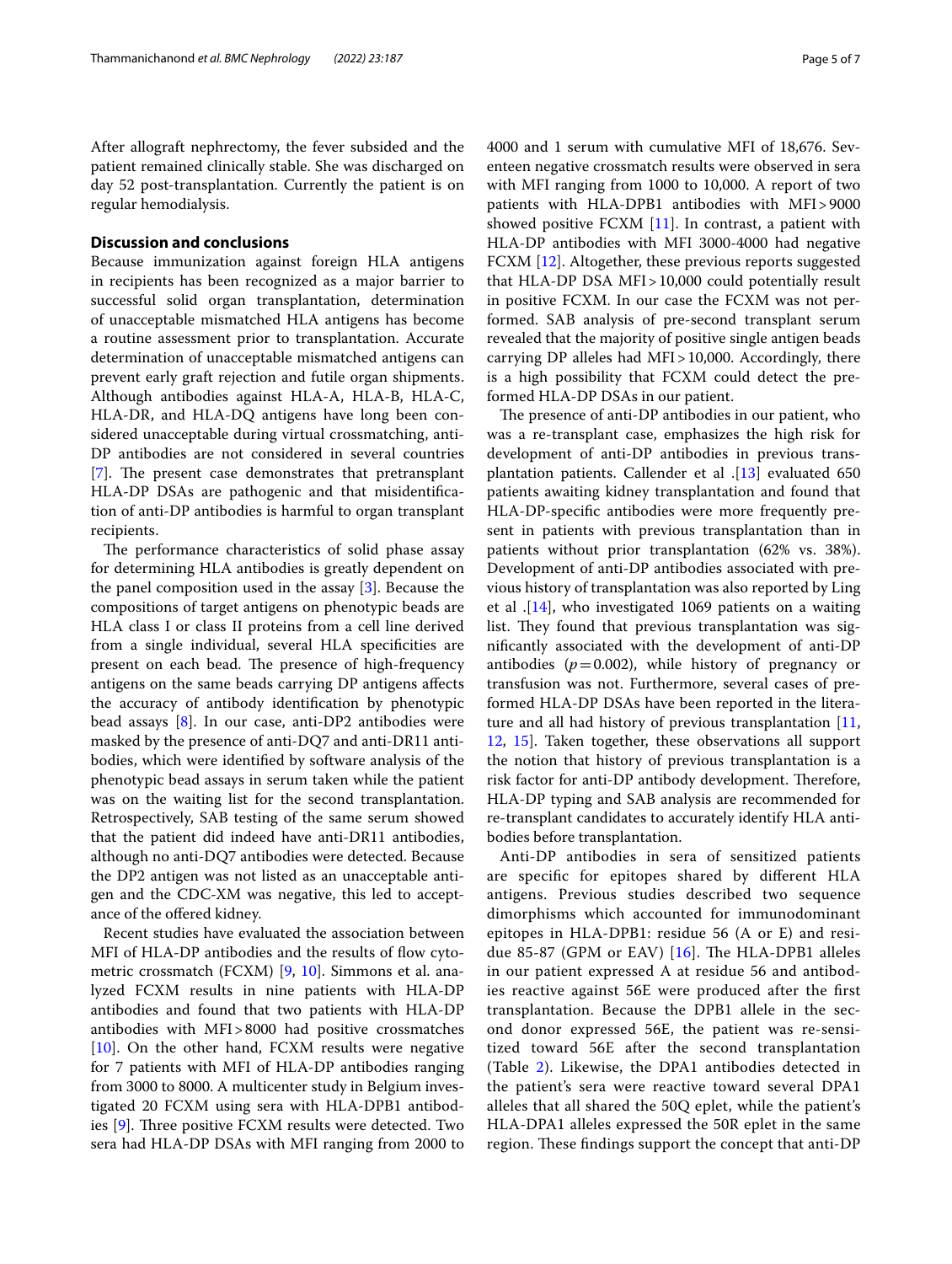| DPA1                                 | Amino acid position |    |           |           |            |              |     |     |             |
|--------------------------------------|---------------------|----|-----------|-----------|------------|--------------|-----|-----|-------------|
|                                      | 11                  | 28 | 31        | 50-51     | $72 - 73$  | 83           | 111 | 127 | 160         |
| DPA1*02:02 (recipient)               | M                   | E. | Q         | <b>RA</b> | TL         | Α            | R   | P   | V           |
| DPA1*01:03 (first and second donors) | A                   | E  | M         | QA        | TL         |              | Κ   |     | F.          |
| DPB <sub>1</sub>                     | Amino acid position |    |           |           |            |              |     |     |             |
|                                      | $8 - 11$            |    | $33 - 36$ |           | 55-57      | 65-69        |     | 76  | 84-87       |
| DPB1*02:02 (recipient)               | <b>LFQG</b>         |    | EELV      |           | EAE        | <b>ILEEE</b> |     | M   | <b>GGPM</b> |
| DPB1*05:01 (recipient)               | <b>LFQG</b>         |    | EELV      |           | EAE        | <b>ILEEE</b> |     | M   | <b>DEAV</b> |
| DPB1*03:01 (first donor)             | <b>VYQL</b>         |    | EEFV      |           | <b>DED</b> | LLEEE        |     | V   | <b>DFAV</b> |
| DPB1*04:01 (first donor)             | <b>LFQG</b>         |    | EEFA      |           | AAE        | <b>ILEEE</b> |     | M   | <b>GGPM</b> |
| DPB1*02:01 (second donor)            | <b>LFQG</b>         |    | EEFV      |           | DEE        | <b>ILEEE</b> |     | M   | <b>GGPM</b> |

<span id="page-5-6"></span>**Table 2** Amino acid sequence alignment of the donors and the recipient for DPA1 and DPB1

The amino acid sequences were aligned according to their positions in the mature proteins

antibodies predominantly recognize broadly crossreactive epitopes. Interestingly, both the patient and the second donor had DP2 antigens, but these were on different alleles. DPB1\*02:02 in the patient expressed 56A, while DPB1\*02:01 in the second donor expressed 56E. Therefore, it is prudent to consider HLA-DP epitopebased analysis for immunologic risk evaluation before transplantation in patients with HLA-DP antibodies.

In summary, this case report illustrates the clinical importance of HLA-DPα and HLA-DPβ DSAs before kidney transplantation. Accuracy in determination of HLA antibodies before transplantation is critical for the transplant outcome. HLA-DP typing, SAB testing, and identifcation of epitope-specifc antibodies would be benefcial for highly sensitized patients, and especially for patients with history of previous transplantation.

#### **Abbreviations**

AMR: Antibody-mediated rejection; ATG: Anti-thymocyte globulin; CDC-XM: Complement-dependent cytotoxicity crossmatch; DFPP: Double-fltration plasmapheresis; DSAs: Donor-specifc antibodies; HLA: Human leukocyte antigen; MFI: Mean fuorescence intensity; PRA: Panel-reactive antibody; SAB: Single antigen bead.

#### **Acknowledgements**

None.

#### **Authors' contributions**

DT collected the clinical data and performed the HLAMatchmaker analysis. CT performed the HLA antibody testing and analyzed the data. AI and PS were involved in the clinical care of the patient. SW performed the kidney biopsy evaluation. DT was involved in drafting and revision of the original manuscript. All authors contributed to the preparation of the manuscript. All authors read and approved the fnal manuscript.

#### **Funding**

None.

#### **Availability of data and materials**

The clinical data for this case are stored in our hospital medical records and cannot be shared.

#### **Declarations**

#### **Ethics approval and consent to participate**

This case report was approved by the Ethics Committee of Faculty of Medicine Ramathibodi Hospital, Mahidol University.

#### **Consent for publication**

Written informed consent was obtained from the patient.

#### **Competing interests**

The authors declare that they have no competing interests.

#### **Author details**

<sup>1</sup> Histocompatibility and Immunogenetics Laboratory, Department of Pathology, Faculty of Medicine Ramathibodi Hospital, Mahidol University, Rama VI Road, Bangkok 10400, Thailand. <sup>2</sup> Division of Nephrology, Department of Medicine, Faculty of Medicine Ramathibodi Hospital, Mahidol University, Bangkok, Thailand.<sup>3</sup> Immunopathology Laboratory, Department of Pathology, Faculty of Medicine Ramathibodi Hospital, Mahidol University, Bangkok, Thailand. 4 <sup>4</sup> Division of Urology, Department of Surgery, Faculty of Medicine Ramathibodi Hospital, Mahidol University, Bangkok, Thailand.

#### Received: 26 November 2020 Accepted: 28 April 2022 Published online: 17 May 2022

#### **References**

- <span id="page-5-0"></span>1. Redondo-Pachon D, Perez-Saez MJ, Mir M, Gimeno J, Llinas L, Garcia C, et al. Impact of persistent and cleared preformed HLA DSA on kidney transplant outcomes. Hum Immunol. 2018;79:424–31.
- <span id="page-5-1"></span>2. Susal C, Dohler B, Opelz G. Presensitized kidney graft recipients with Hla class I and ii antibodies are at increased risk of graft failure. A collaborative transplant study report. Transpl Int. 2009;70:569–73.
- <span id="page-5-2"></span>3. Tait BD, Susal C, Gebel HM, Nickerson PW, Zachary AA, Claas FHJ, et al. Consensus guidelines on the testing and clinical management issues associated with HLA and non-HLA antibodies in transplantation. Transplantation. 2013;95:19–47.
- <span id="page-5-3"></span>4. Robinson J, Barker DJ, Georgiou X, Cooper MA, Flicek P, Marsh SGE. IPD-IMGT/HLA Database. Nucleic Acids Res. 2020;48:D948–D55.
- <span id="page-5-4"></span>5. Muczynski KA, Ekle DM, Coder DM, Anderson SK. Normal human kidney HLA-DR-expressing renal microvascular endothelial cells: characterization, isolation, and regulation of MHC class II expression. J Am Soc Nephrol. 2003;14:1336–48.
- <span id="page-5-5"></span>6. Duquesnoy RJ. Antibody-reactive epitope determination with HLAMatchmaker and its clinical applications. Tissue Antigens. 2011;77:525–34.